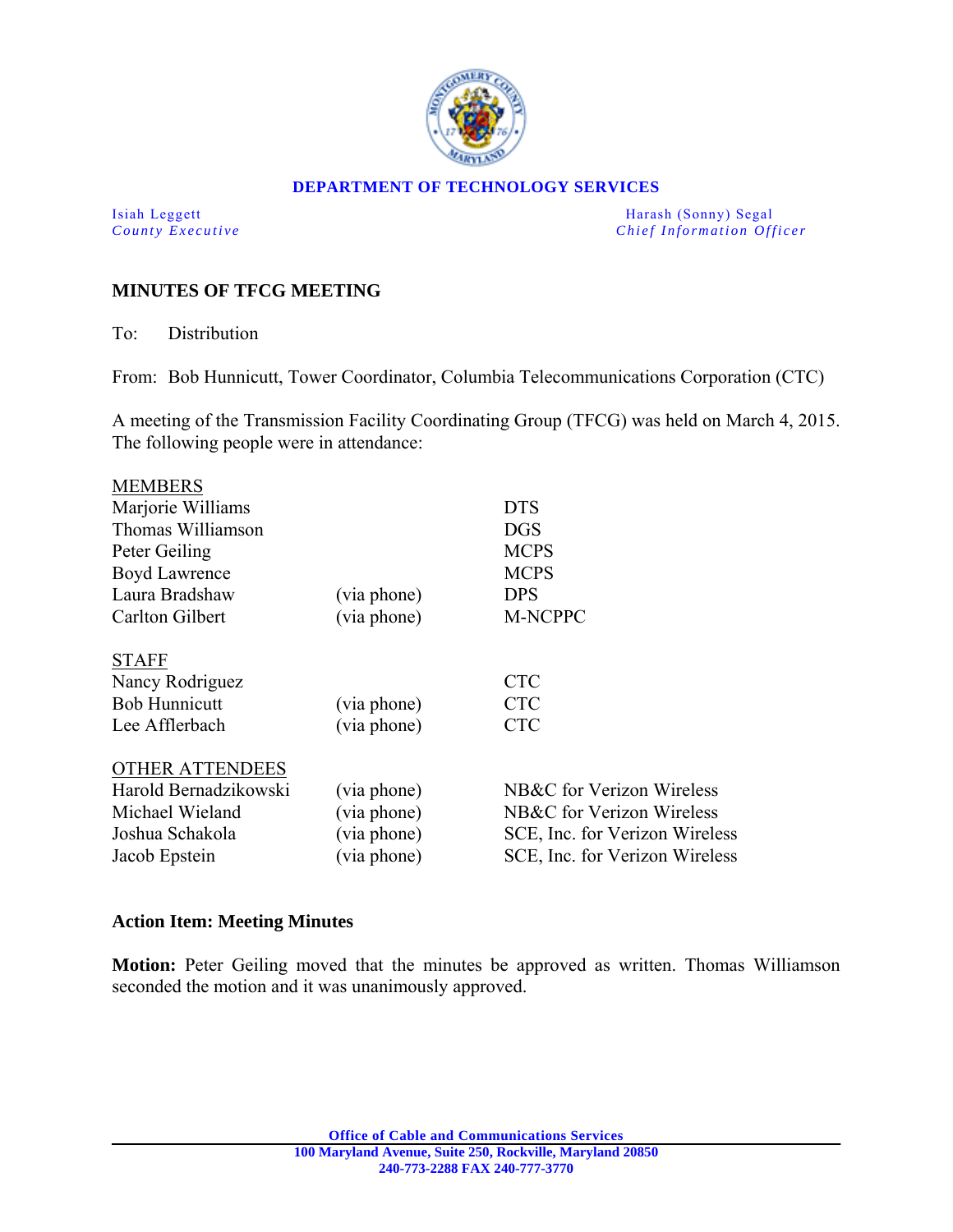Minutes of TFCG Meeting Held March 4, 2015 Page 2 of 5

# **Action Item: Consent Agenda**

- 1. Verizon Wireless application to add three remote radio heads at the 165' level on a 188' high monopole on Timothy F. McDonnell property located at 20315 Georgia Avenue in Brookville (201503-04). *Minor Modification*.
- 2. Verizon Wireless application to attach one omni-directional antenna at the 43' level on a 30'-high rooftop on Clopper Mill Village Center LLC property located at 18066 Mateny Road in Germantown (201503-05). *Co-location*.
- 3. Verizon Wireless application to replace twelve panel antennas at the 170' and 172' levels on a 175ꞌ-high apartment building on Hillzo LP c/o Southern Management property located at 9737 Mt. Pisgah Road in Silver Spring (201503-07). *Minor Modification*.
- 4. Verizon Wireless application to install twelve panel antennas at the 42' level atop a 34'high rooftop on Safeway Inc. property located at 5000 Bradley Boulevard in Chevy Chase (201503-10). *Co-location*.
- 5. Verizon Wireless application to replace nine panel antennas at the 120' level atop a 130'high lattice tower on American Tower Inc. property located at 12419 Middlebrook Road in Germantown (201503-12). *Minor Modification*.
- 6. AT&T application to replace three panel antennas at the 202' and 203' levels on a 200'high monopole on Damascus Volunteer Fire Department property located at 10211 Lewis Drive in Damascus (201503-13). *Minor Modification*.

**Motion:** Laura Bradshaw moved that all items on the Consent Agenda be recommended. Carlton Gilbert seconded the motion and it was unanimously approved.

### **Regular Agenda**

1. Verizon Wireless application to construct a 120'-high monopole and attach twelve panel antennas at the 120' level on Moyer and Sons Inc. property located at 13050 Shawnee Lane in Clarksburg (201502-11). *New*.

Nancy Rodriguez summarized the application noting that this monopole is situated in the new employment office (EOF) zone in a rural area of Clarksburg between Clarksburg High School and the MCPS Transportation Maintenance Facility. West of the MCPS property is recently constructed townhomes that will have a minimal view of the monopole. The engineering review of the RF maps showed that that the antennas at the 120' level provide coverage over a larger area around the Moyer property than would antennas at the lower elevations. Given the lack of other existing structures we recommend the monopole as proposed to serve as large an area as possible and to provide a co-location opportunity for future carriers in this area.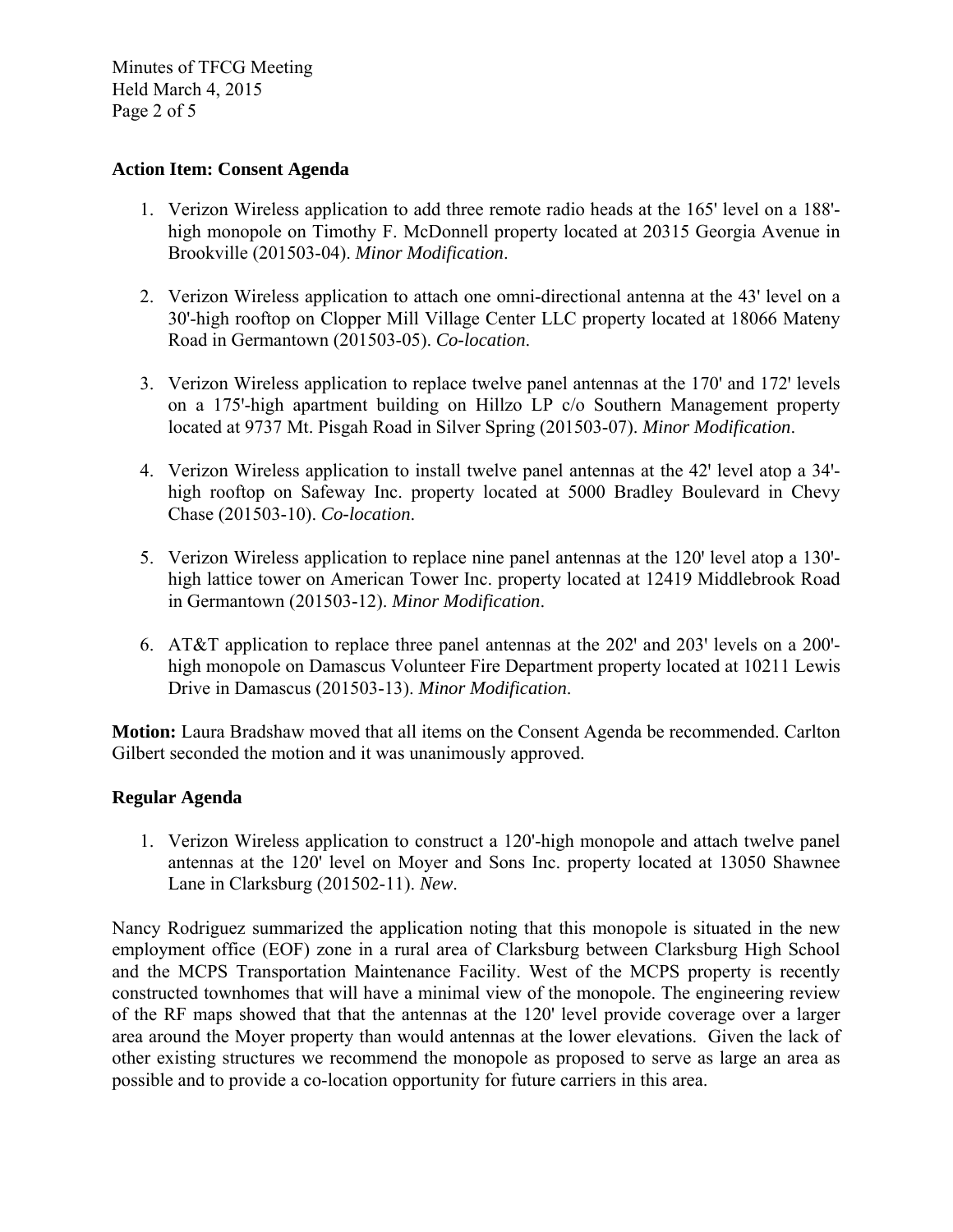Minutes of TFCG Meeting Held March 4, 2015 Page 3 of 5

Peter Geiling asked the applicant if he was aware of the Master Plan (EA1 proposed highway E-19) to extend Observation Road, being constructed right through the proposed monopole site. Harold Bernadzikowski said he is under the impression that the Master Plan will be constructed 436' to the West of the site and will not affect the construction of the monopole.

Mr. Geiling stated it would be prudent for the tower committee to find out exactly where the new road will be constructed prior to recommending the monopole, due to the fact that the cost of removing the monopole will be incurred by the County, not the carrier.

Carlton Gilbert commented that from a Park and Planning point of view, they are only looking to make sure the new monopole it meets setback requirements. The new EOF zone does not require setback from the Right of Way.

Marjorie Williams asked that the recommendation be edited to include that Verizon Wireless will adhere to all zoning and setback regulations for the future Observation Drive construction.

**Motion:** Margie Williamson moved that the application be recommended as conditioned by the Tower Coordinator. Carlton Gilbert seconded the motion and it was unanimously approved.

2. Verizon Wireless application to replace one panel antenna at the 112' level on a 108'-high water tank on WSSC property located at 7005B Radnor Road in Bethesda (201503-01). *Minor Modification*. *Conditioned on the applicant providing written approval from WSSC at the time of permitting that WSSC approves of the attachment*

Nancy Rodriguez summarized the application noting that WSSC has not yet approved this modification. Consequently, the recommendation is conditioned on their approval.

**Motion:** Peter Geiling moved that the application be recommended as conditioned by the Tower Coordinator. Carlton Gilbert seconded the motion and it was unanimously approved.

3. Verizon Wireless application to add three remote radio heads at the 257' level on a 252' high lattice tower on Montgomery County property located at 26149 Ridge Road in Damascus (201503-03). *Minor Modification*. *Conditioned on the applicant providing written approval from Montgomery County at the time of permitting that Montgomery County approves of the attachment* 

Nancy Rodriguez summarized the application noting that Montgomery County has not yet approved this modification. Consequently, the recommendation is conditioned on their approval.

Thomas Williamson asked if the additional remote radio heads were included in the original lease between Verizon Wireless and the County. Joseph Epstein reported that the original lease included six remote radio heads and Verizon Wireless only attached three so this new application is to install the remaining three.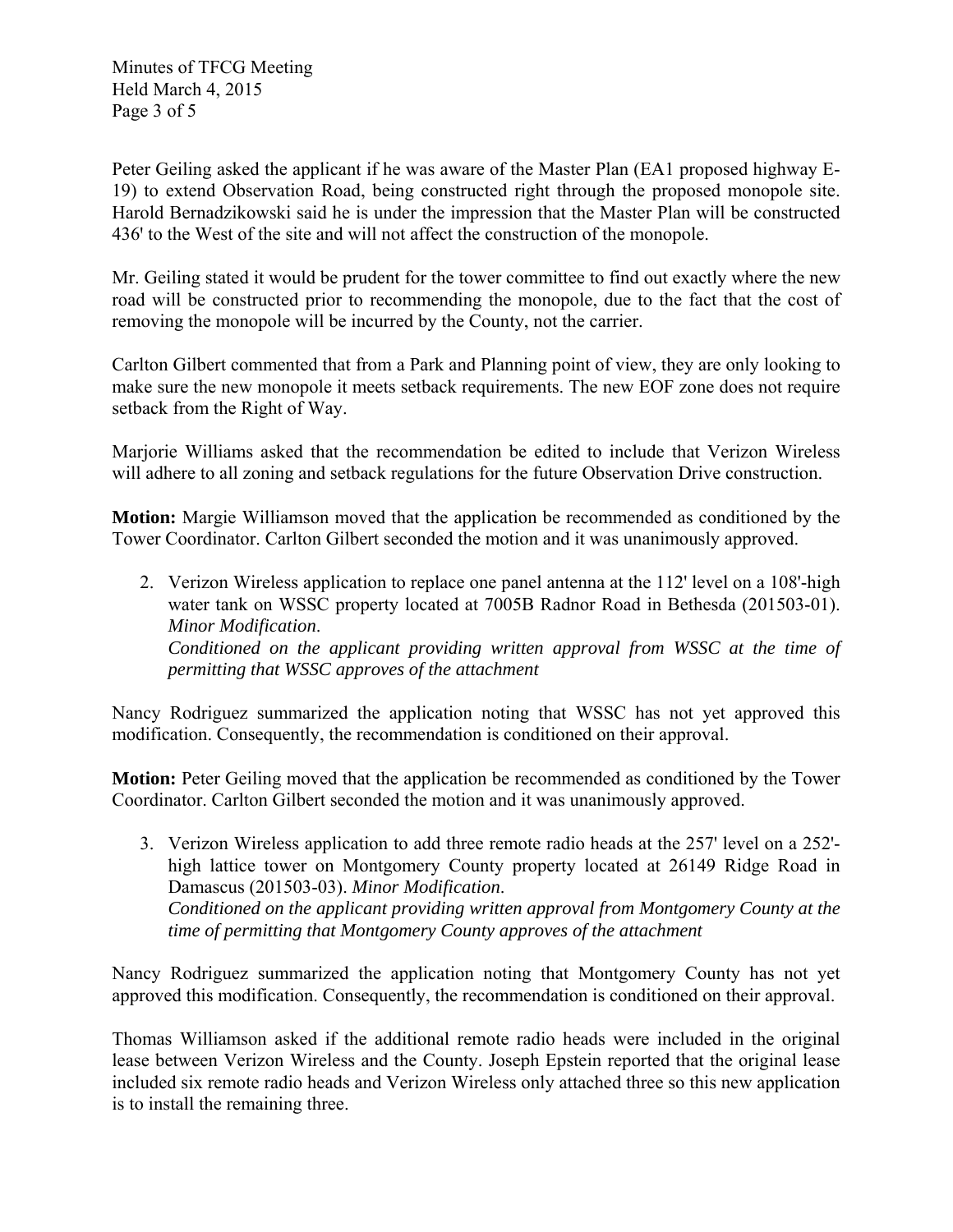Mr. Williamson stated that the County approves of the application.

**Motion:** Thomas Williamson moved that the application be recommended without the condition by the Tower Coordinator. Laura Bradshaw seconded the motion and it was unanimously approved.

4. AT&T application to replace three panel antennas at the  $140'$  level on a 150-high monopole on MCPS property located at 300 Olney Sandy Spring Road in Sandy Spring (201503-09). *Minor Modification*. *Conditioned on the applicant providing written approval from MCPS at the time of permitting that MCPS approves of the attachment*

Nancy Rodriguez summarized the application noting that MCPS has not yet approved this modification. Consequently, the recommendation is conditioned on their approval.

Mr. Geiling stated that he would like to leave the recommendation as conditioned.

**Motion:** Carlton Gilbert moved that the application be recommended as conditioned by the Tower Coordinator. Thomas Williamson seconded the motion and it was unanimously approved.

# **Discussion Items**

- Revised plans for TFCG #201412-07 Verizon Wireless  $\omega$ , Aspen Hill Small Cell 3 13601 Connecticut Avenue, Silver Spring. The applicant reports that the light pole is 43'-high and the antenna will be attached at the 45' level on the light pole instead of the heights proposed in the application the TFCG reviewed and recommended. See attached explanation and revised plans from the applicant.
- Revised plans for TFCG #201412-08 Verizon Wireless  $\omega$  Aspen Hill Small Cell 2 13601 Connecticut Avenue, Silver Spring. The applicant reports that the light pole is 43'-high and the antenna will be attached at the 45' level on the light pole instead of the heights proposed in the application the TFCG reviewed and recommended. See attached explanation and revised plans from the applicant.

Nancy Rodriguez summarized that these are two applications from Verizon Wireless, recommended by the tower committee in December 2014, to attach one small cell antennas on two different light poles in the Aspen Hill shopping center on Connecticut Avenue in Silver Spring. The original application listed the light poles as 38' high with the antennas to be attached at the 40' level. According to the applicant, the light pole is actually 43'-high and the antennas will be attached at the 45<sup>'</sup> level. The applicant submitted an explanation and revised plans showing the correct height of the light poles and the antennas, which are attached as supporting documents to the agenda.